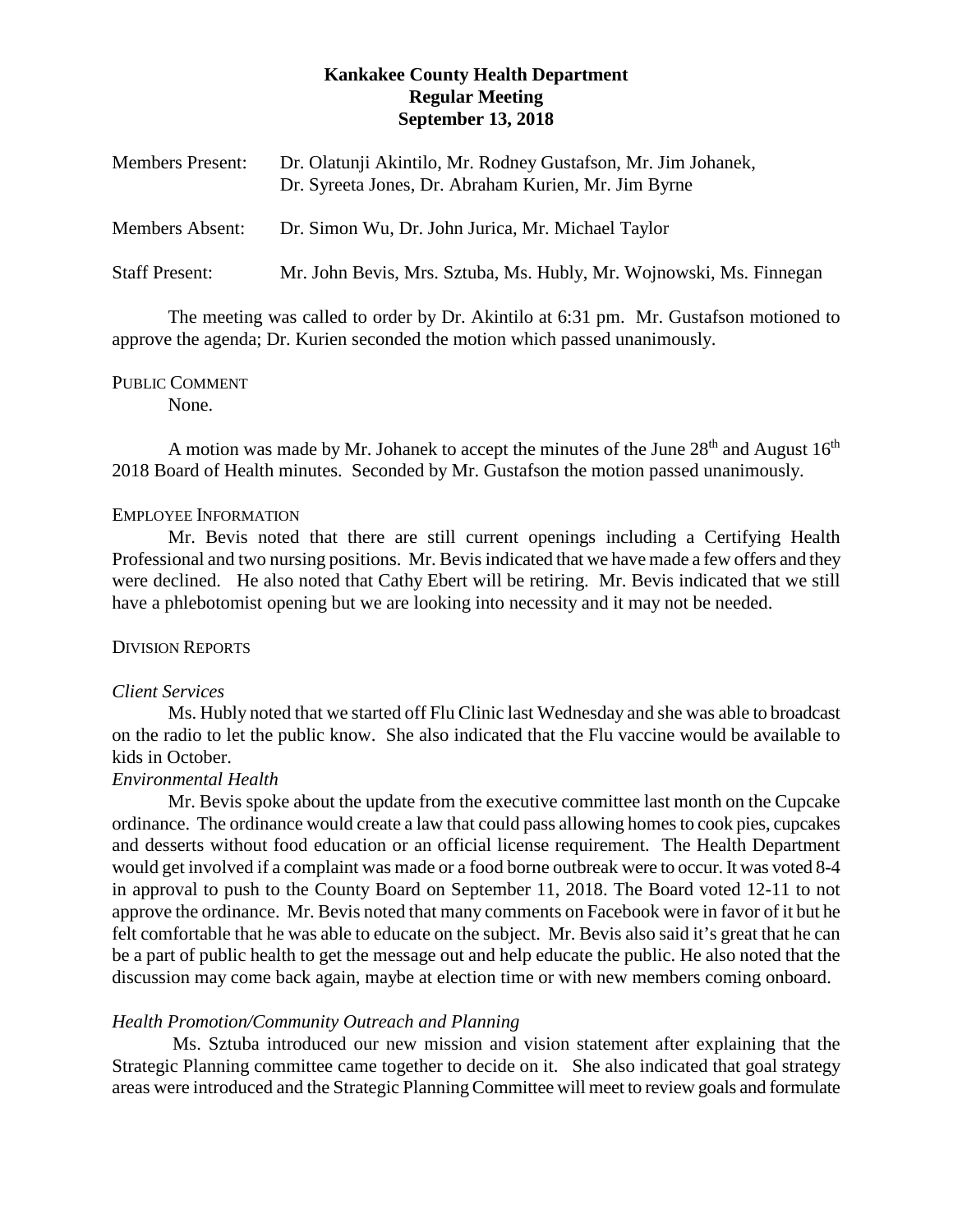how to reach them. Ms. Sztuba also announced that we have a January 1<sup>st</sup> goal for our new website to be up and running. Ms. Sztuba then introduced major themes of the IPHA, including gun violence in schools and trauma informed care. Trauma informed care included being aware of traumas we experience and the people we serve as well as being trauma informed. She also spoke about the Workforce Development plan that is building state wide using best practice examples to cut and paste individual parts and apply to our own department.

## ADMINISTRATIVE REPORTS

# *Financial Status*

At the end of June, we should be at 58.3% revenues and expenditures. We were at 38.89% for revenue, due to no property tax revenue received yet as of 6/30/18, along with some of the grant revenues being behind in paying (some pay quarterly). We held expenses down to 53.97%, even with the "spendout" of grants that ended  $6/30/18$ , which were not very much this year.

At the end of July, we should be at 66.6% of revenues and expenditures. We were at 50.78% for revenues, which is a jump from June because of the property tax distribution received for the first installment due at the Treasurer's office in June. We received just under half of our budgeted property tax revenue, just under \$215,000 of the budgeted \$450,000. Still held our expenses at 60.19%.

At the end of August, we should be at 75% of revenues and expenditures. We ended August at 68.44% of revenues budgeted; we received over \$376,000 in grant payments in August (almost half of that was a lump payment for Case Management of \$183,000). August also had more expenses than a normal month because there were 3 pay dates in August, plus under Pharmaceutical supplies, we paid for our flu vaccine and it's back to school season, so we are constantly replenishing our private vaccines as quickly as we go through them. If you take a look at our Clinic Services and Immunizations revenue line on the front page, in the Fees section, you will see that in August alone, we brought in over \$31,000 (and that would have been for services that did not happen in August yet, as insurance reimbursements typically take at least a month or 2 to be received). We are already at \$186k for the year for clinical services reimbursements, which is 98% of the annual amount budgeted, so we will definitely be way over on that line item since we have 3 months remaining in the year. Overall, though, for the year, we still held expenses at 70.39%, more than 4% under budget. On the back side of the August financials sheet, you will see we have quite a few more Outstanding Checks than we usually do, and that's due to a pay date on 8/31/18, and we coincide paying our Accounts Payable checks at the same time as our payroll, so that's why there are so many Outstanding Checks for August.

In September, we expect to receive another \$200,000 or so as a property tax distribution from the Treasurer, and we still have about \$10,000 in grant payments that are "pending" and being held by the Comptroller due to IL's budget, everything has been submitted on our end for grants through 6/30/18.

Mr. Bevis announced that IPTIP fund rates are rising, and we are receiving about \$2000 a month, which is much better than where it was. Mr. Bevis then went over the checking account and IPTIP and voiced his concerns that we don't tie up too much money at one time. He indicated that this occurred when Illinois did not approve the budget and the checking account dipped very low.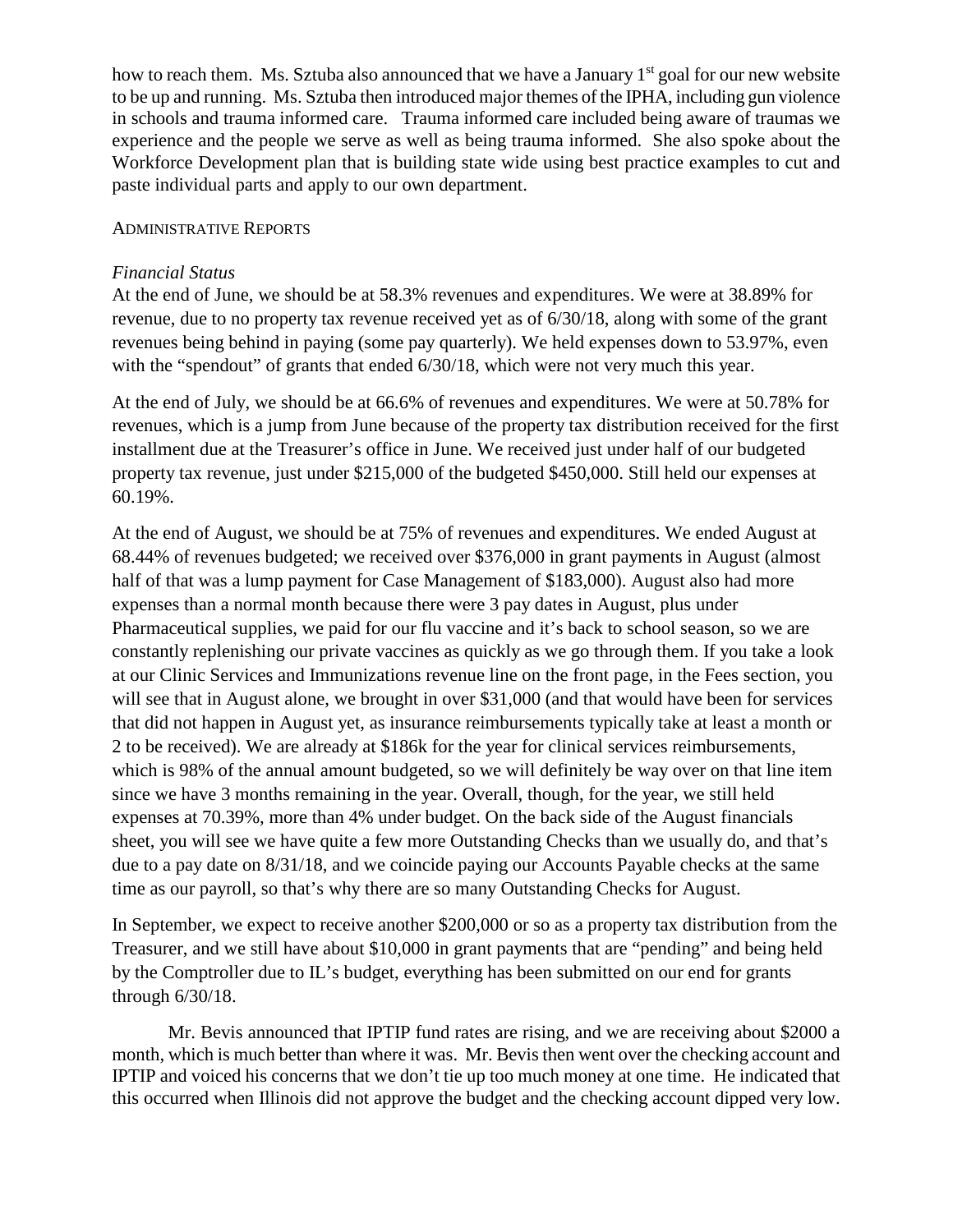He said it was his understanding that there is a threshold to keep the checking account around \$800,000 to get us through at least six months of expenses. The Board discussed invested IPTIP funds and Mr. Bevis announced that Ms. Weakley inquired about new investment possibilities. Mr. Bevis indicated that we received a mixture of interest rates from 10 local banks and some were higher than others. He also indicated that we keep the money staggered so things were not all tied up at the same time. Mr. Bevis asked the Board their thoughts and it was mutually agreed upon that something short term, no more than 13 months and FDIC insured would be the best option. Mr. Gustafson then suggested a money market account at First American Bank, as well as looking into Iroquois Federal. Jim Byrne made a motion to approve the financial report. Mr. Johanek seconded the motion which passed unanimously.

#### OLD BUSINESS

Mr. Bevis discussed the Administrator's evaluation tool and handed out a sample of an evaluation they could use if approved. Mr. Bevis indicated that he would get with the personnel committee to discuss a mechanism tool for evaluation. He also indicated that we need to submit a corrective action plan because one of the finding on our IDHS Fiscal Administrative Review was that Mr. Bevis has not had an evaluation yet as the Administrator and he would like to get this completed. Dr. Akintilo added that he would like the evaluation tool to show the period assessed. Mr. Gustafson asked if John writes grants, and Mr. Bevis explained some of them are completed through the computer and involve fill in the blank while others are written to describe the deliverable that must be met. Mr. Bevis, as well as others approved to complete the process are involved.

#### NEW BUSINESS

Mr. Bevis discussed with the Board that an employee in EH is seeking to take his LEHP training. He indicated the Local Health Protection Grant states we need at least one LEHP on staff. Mr. Bevis then explained that Ryan Wheeler, one of our sanitarians asked to take the study course that helps with the passing rate once they are ready to take the test. Out of state travel requires Board of Health approval. The study course is in Milwaukee, Wisconsin. If offered in Illinois this normally would be approved if budget allowed. Mr. Bevis is recommending this to be done, the course is \$450.00 and it would be a benefit to the KCHD. Mr. Bevis is asking Board to approve Ryan Wheeler to sign up for the out of state course. The Board indicated that they would like to make the stipulation that they would cover the course, as well as the two night stay, mileage, and per diem food with the understanding that they employee agrees to stay employed for at least one year after taking the course. Jim Johanek made a motion to approve the out of state course and travel expenses, Dr. Akintilo seconded the motion which passed unanimously.

Mr. Bevis then discussed need for the appointment of a new secretary because our previous secretary, Mr. Pat McConnell has resigned. Mr. Johanek agreed to be the new secretary until the nominating committee meets and discusses new roles. Ms. Jones made a motion to approve Mr. Johanek as interim secretary, Dr. Kurien seconded the motion which passed unanimously.

Mr. Bevis informed the Board that we had our IDHS Fiscal Administrative Review in August 2018. A finding was cited for our balance sheet report being off by \$401,802.62. This is not a typical report that is run for the Board and therefore is not a report that is verified each month. The DHS auditor noted that the difference on the Balance Sheet report plus what our Revenue/Expense report showed (which is the report brought to the Board for approval each